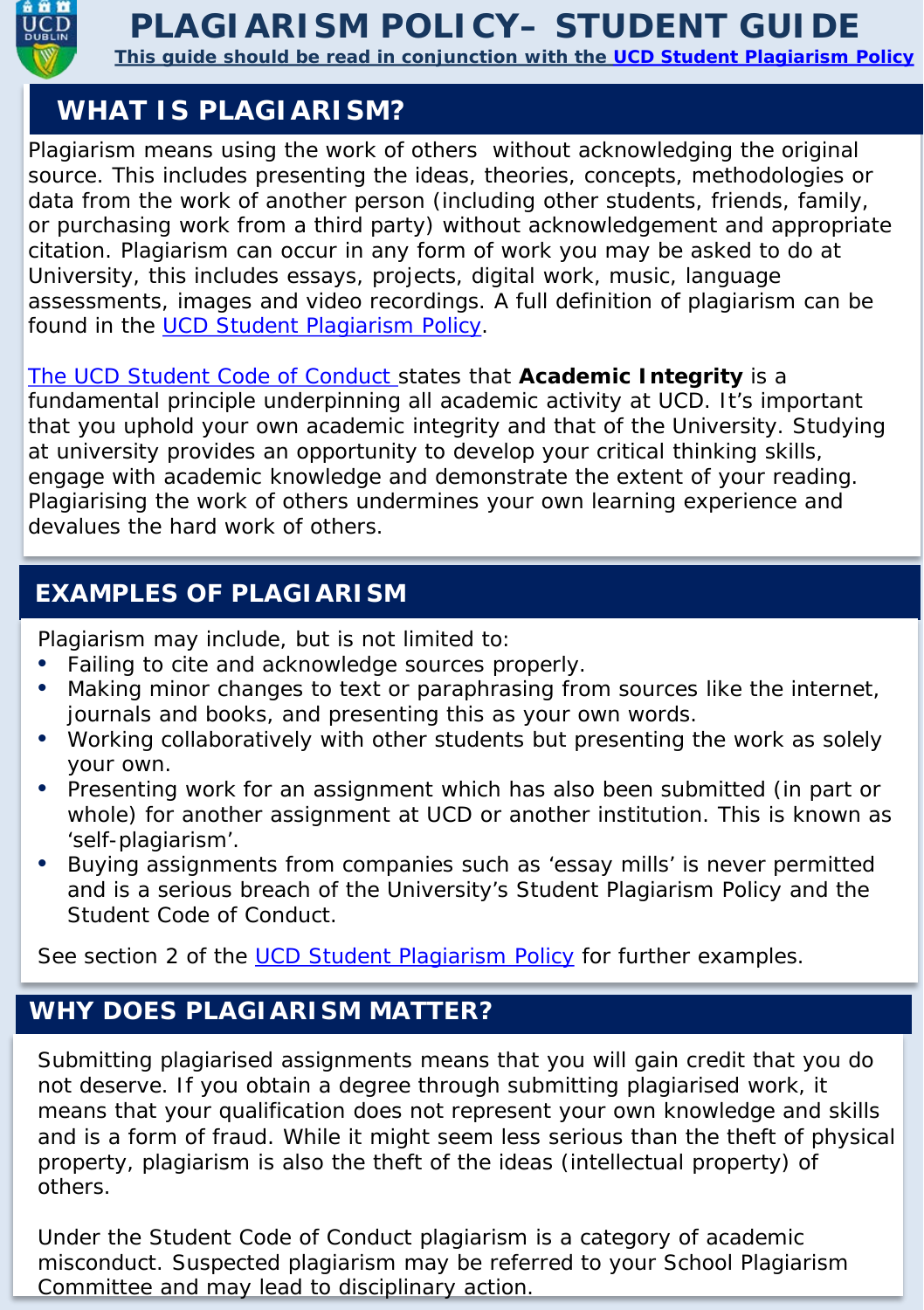

# **WHAT IS THE UCD STUDENT PLAGIARISM POLICY?**

In addition to the definition of plagiarism, the [UCD Student Plagiarism Policy](https://sisweb.ucd.ie/usis/!W_HU_MENU.P_PUBLISH?p_tag=GD-DOCLAND&ID=222) guides academic staff on their roles and responsibilities regarding student plagiarism, and provides a framework for dealing with suspected instances of plagiarism. It is important that you familiarise yourself with this policy. Schools will also provide plagiarism protocols.

## **HOW IS PLAGIARISM DETECTED?**

The University uses plagiarism detection software, but often examiners will also be able to detect plagiarism through observing changes in writing styles or the variation in the quality of particular portions of an assignment. Poor and incorrect citation will also be easily noted by examiners.

# **WHAT HAPPENS IF PLAGIARISM IS SUSPECTED?**

Module Coordinators will take account of the context and nature of each case, and may take any of the following actions:

- Discuss directly with the student to determine the facts of the case
- Provide, or arrange that the student receives one-to-one advice about academic integrity and avoiding plagiarism
- Refer the student to the UCD Library or the Writing Centre for guidance on good writing practices and avoiding plagiarism. The grade awarded is likely to reflect poor academic practice.
- Refer the case to the School Plagiarism Committee as an alleged case of plagiarism.

Where cases are referred, the Module Coordinator will provide the School Plagiarism Committee with a short report outlining the grounds of suspicion, a copy of the piece of work and any supporting evidence. See Plagiarism Procedure below.

# **WILL PLAGIARISM APPEAR ON MY RECORD?**

Where School Plagiarism Committees find that plagiarism has occurred it will be recorded on a central university Plagiarism Record System. When a decision that plagiarism has occurred has been made, a School Plagiarism Committee may refer to the system to check whether a student has previously plagiarised. This information can be used to determine outcomes regarding penalties.

Records relating to student conduct are held separately to the general student record and do not appear on transcripts. Access to such records is limited to staff members that require the information for the purpose of applying the Student Plagiarism Policy and Student Discipline Procedure. Anonymised statistical data relating to plagiarism will be collated and reported to the University.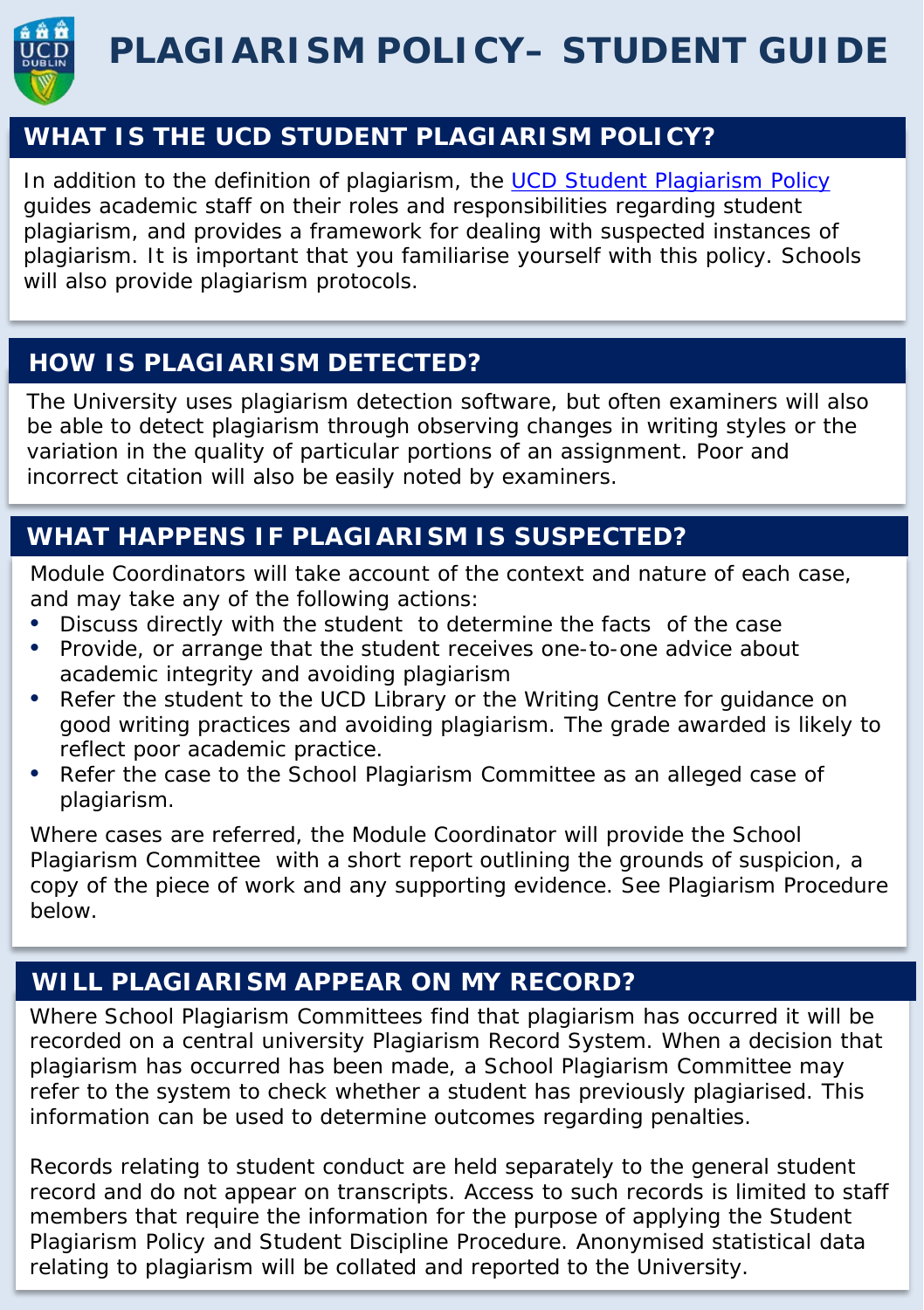

## **PLAGIARISM PROCEDURE**

The procedure used by the University for dealing with suspected cases of plagiarism is detailed in-full in sections 7-9 of the [UCD Student Plagiarism Policy,](https://sisweb.ucd.ie/usis/!W_HU_MENU.P_PUBLISH?p_tag=GD-DOCLAND&ID=222) also see the [plagiarism policy flowchart](https://www.ucd.ie/secca/t4media/secca_plagiarism_process_map.pdf)

#### **School Plagiarism Committee**

- You will be informed if your work has been referred to the School Plagiarism Committee for review.
- You will be invited to a meeting to discuss the alleged plagiarism. It is important that you attend this meeting because the committee wants to hear your response to the allegation of plagiarism.
- You can be accompanied by someone to support you at the meeting such as a student adviser, friend or member of the SU.
- Where an allegation is of extensive plagiarism, the committee may refer the matter directly to the Student Discipline Procedure, without a meeting or any decision.
- If you do not engage with the School Plagiarism Committee's attempts to make arrangements to meet you, the committee may choose to make a decision in your absence.
- The committee may take into account extenuating or mitigating circumstances when making decisions.

#### **Decisions of the School Plagiarism Committee**

The School Plagiarism Committee may decide that:

- Plagiarism has not occurred.
- Plagiarism has occurred, and you may be permitted to:
	- o resubmit a component assessment, incurring a late submission penalty.
	- o resubmit a component assessment and the grade be capped/reduced.
- Plagiarism has occurred and the grade for the component assessment may be further capped or reduced, without the opportunity to resubmit.
- The alleged breach should be referred, without decision, to be dealt with under the Student Discipline Procedure.

[In cases where it is determined that plagiarism has taken place the UCD Plagiarism](https://www.ucd.ie/secca/t4media/plagiarism_tariff.pdf) Tariff is used by the committees to guide decision-making on penalties.

#### **Student Discipline Procedure and Penalties**

Where cases of alleged plagiarism are referred to be dealt with under the Student Discipline [Procedure](https://sisweb.ucd.ie/usis/!W_HU_MENU.P_PUBLISH?p_tag=GD-DOCLAND&ID=226) a Student Conduct Meeting will be arranged and the steps set out in section 5 of the procedure will be followed. A possible outcome of this meeting is referral to a Student Disciplinary Committee Hearing. Penalties are detailed in sections 5.5 and 7 of the Student Discipline Procedure. Student disciplinary committees may decide to impose any penalties available to them under the Student Discipline Procedure appropriate to the nature of the breach of the Student Code of Conduct. In addition to academic penalties, formal reprimands, fines and suspensions are available. Students may appeal decisions relating to allegations of plagiarism on specified grounds. See Student Appeals [Procedure.](https://www.ucd.ie/secca/studentappeals/)